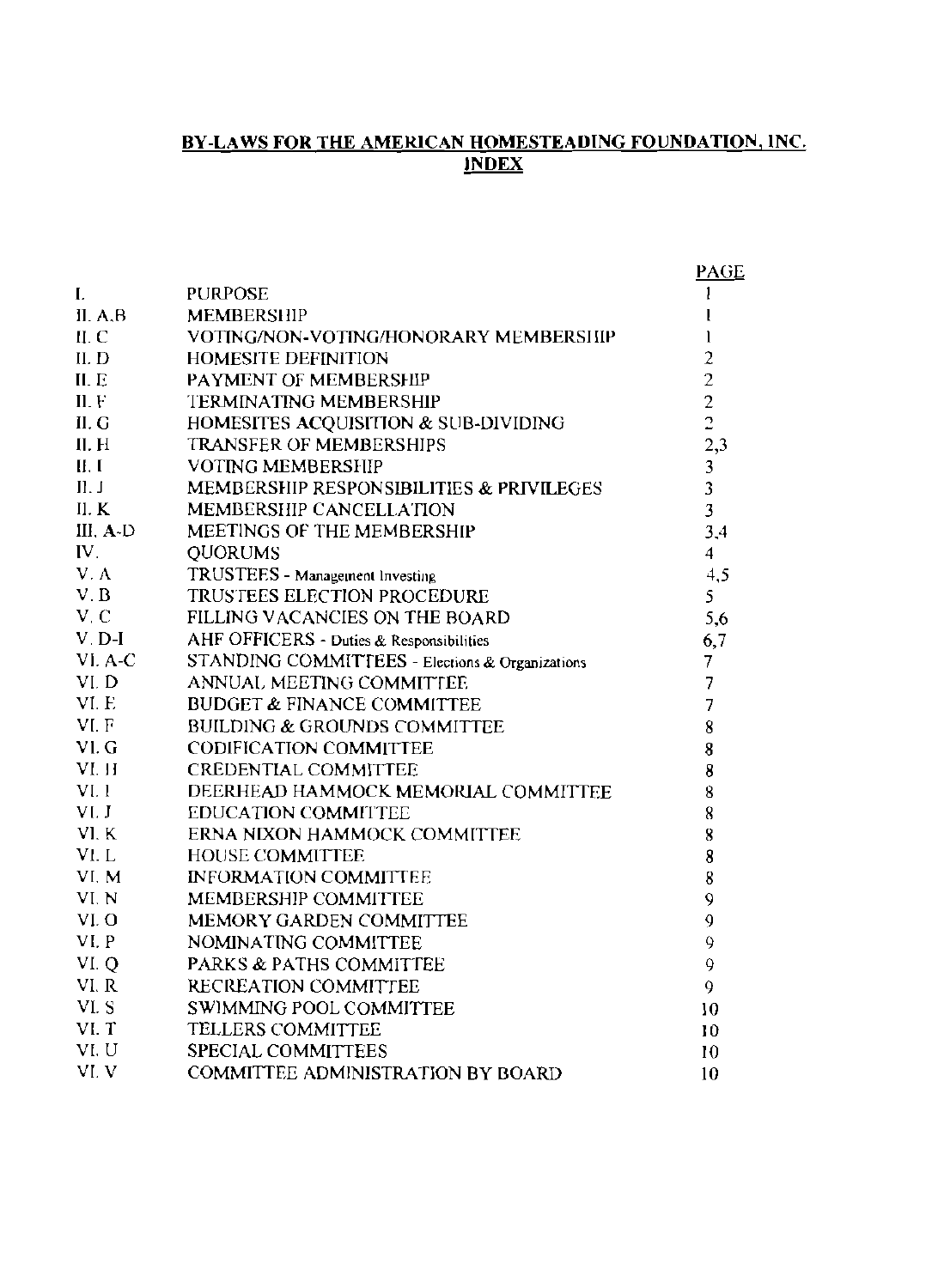# BY-LAWS FOR THE AMERICAN HOMESTEADING FOUNDATION, INC.

|           |                                                          | PAGE  |
|-----------|----------------------------------------------------------|-------|
| VI.W      | COMMITTEE ORGANIZATION & RESPONSIBILITIES                | 10    |
| VI.X      | <b>SUB-COMMITTEES</b>                                    | 10    |
| VII. A-E  | ANNUAL BUDGET                                            | 10    |
| VIII. A,B | <b>INITIATIVE &amp; REFERENDUM DEFINED</b>               | 11    |
| VIII. C   | METHODS TO INITIATE A Measure or Proposal For Referendum | 11,12 |
| VIII. D-F | <b>BALLOTS CAST IN A REFERENDUM</b>                      | 12.   |
| VIII. G   | REFERENDUM PROPONENTS & OPPONENTS                        | 12    |
| VIII. H   | <b>PETITIONS</b>                                         | 12    |
| IX.       | <b>PROXY</b>                                             | 12    |
| X.        | AMENDING THE BY-LAWS                                     | 12    |
| XI.       | DISSOLUTION OF THE FOUNDATION                            |       |

 $\hat{\mathbf{v}}$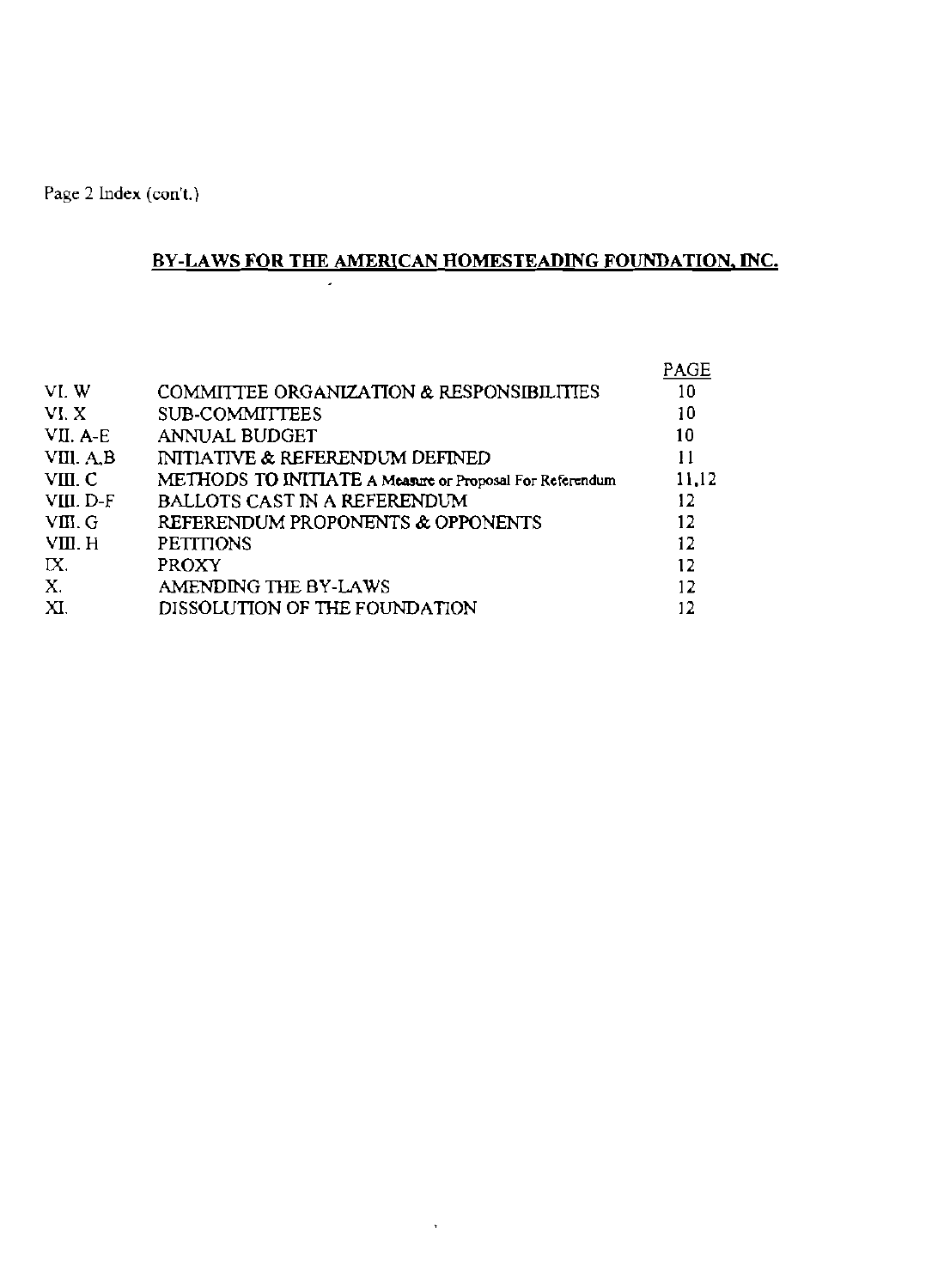# BY-LAWS FOR THE AMERICAN HOMESTEADING FOUNDATION, INC.

## I. PURPOSE

The purpose of the American Homesteading Foundation, Inc shall be to provide an environment conducive to creative living and to offer, on a nonprofit basis, community faeilities, park lands and spacious home sites for non speculative development by owners and the purposes set forth in its charter.

# II. MEMBERSHIP

- A. Membership in the American Homesteading Foundation, Inc, shall be open to those who shall subscribe to its by-laws and purpose without regard to race, religion, sex, or national origin. Prospective members must be financially responsible and give evidence of qualities inherent in a good neighbor.
- B. The total price of membership shall be \$2,000.00. Those desiring membership shall apply to the AHF on the prescribed form, and personally attend (no proxy) a meeting convened by the Membership Committee ehairman to review their qualifications. The application for membership must be aeeompanied by \$100.00 which sum shall be applied as a payment on the said membership fee, if the applieant is accepted. In case of non-acceptance, the \$100,00 will be refunded immediately.
- C. (1) VOTING MEMBERSHIPS: This class shall consist of not more than two entities of a single family who:
	- (a) have paid the \$2,000.00 membership fee in full, and
	- (b) own a home site or other living unit or are buying one on contract or mortgage; the payments on said contract or mortgage to be not more than thirty (30) days delinquent when the eontract or mortgage is with the American Homesteading Foundation, Inc., or, although not owncr(s) of record, are trustee(s) or trustor(s) of a trust that includes ownership of an AHF homestcad that is their actual residence.
	- (c) are noL more than three months in arrears in assessments or any other charges (including interest on said charges and asscssments) which may be levied by the American Homesteading Foundation, Inc.
	- (d) A single family is defined as two persons who live together on a single home site and whose names are on the deed.

(2) NON VOTING MEMBERSHIPS: This class shall eonsist of those who:

- (a) at one time were voting memberships, but who have subsequently sold their home sites. These memberships are to be assessed \$1.00 per month. Providing their payments are not more than one (1) year in arrears, they may avail themselves ofthe privileges set forth **in** Section II-G. If payments are more than one year in arrears, this type of membership is automatically canceled.
- (b) have complied with Section II-C (1) (a), but are not complying with payments as stipulated in Seetion II-C(1)(b) and/or Section II-C(1) (c). Voting rights of non-voting members shall be restored tcn days after bringing said payments up to date.
- (3) HONORARY MEMBERSHIPS: An honorary membership may be awarded by the Board of Trustees to any former member who has rendered particularly meritorious services to the Foundation. Honorary mcmbers shall have no rights other than to receive copies of "The Villager" and shall have no financial obligations to the Fowldation.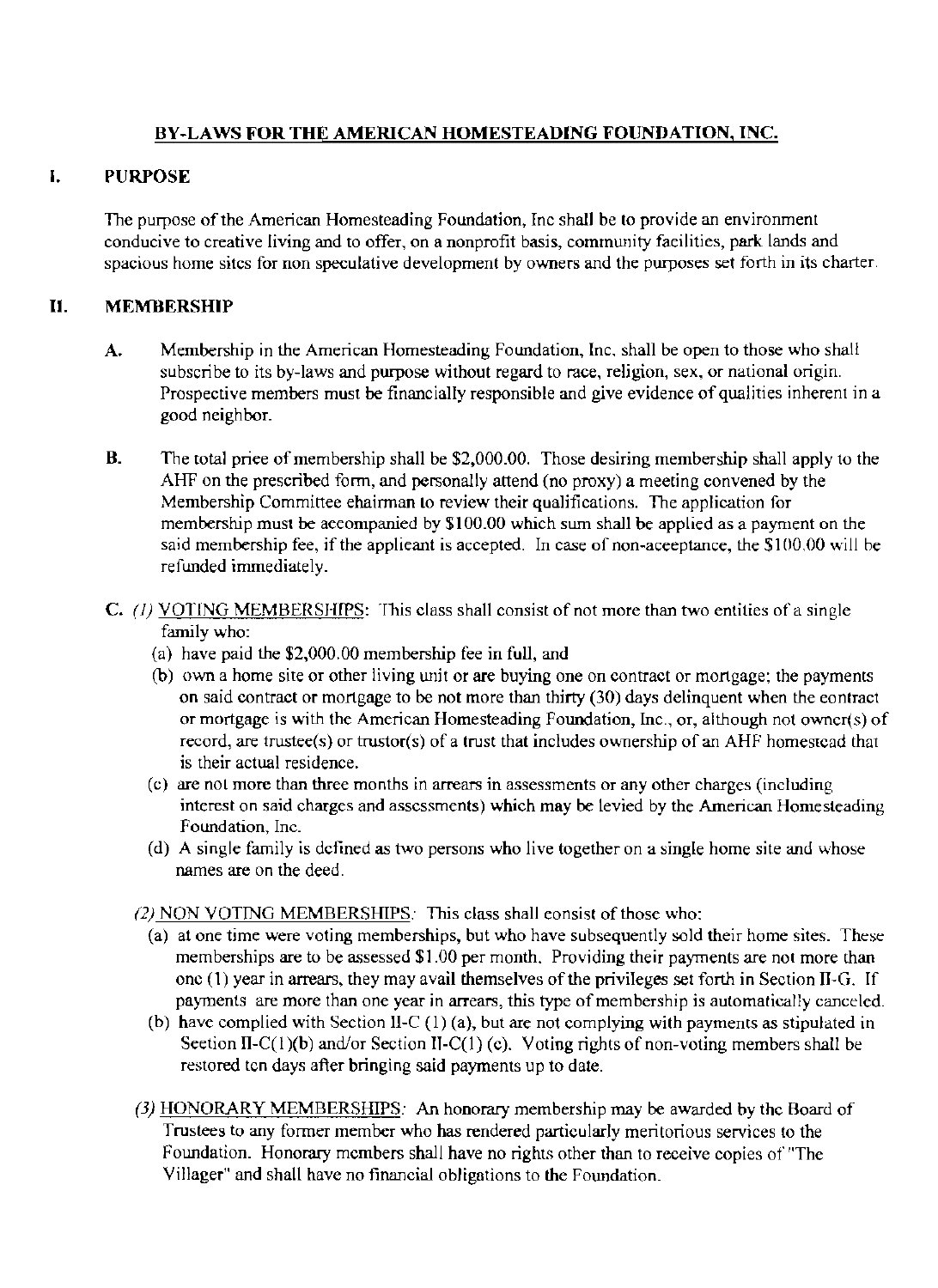# Page 2 - AHF By-Laws

- **11. D.** (1) When a candidate is accepted as a member, he<sup>\*</sup> is entitled to select a home site from those available on the date of his acceptance. If buying from the AHF he shall receive a deed therefore when his total payments, both membership and home site, are completed.
	- $(2)$  Home site is defined as one platted lot or not more than two adjoining platted lots, having a common lot line. Each horne site includes the land and all allowable structures thereon.
	- E. Payment for membership, home site or other living unit purchased from the AHF, shall be made at such times and under such conditions as are agreed upon by the Board of Trustees and the member or candidate for membership.
	- F. When a member has sold his home site or other living unit and wishes to terminate his membership in the Foundation, he shall present his written resignation to the Board of Trustees. Upon its acceptance, all privileges of membership shall be relinquished.
	- $G. (1)$  Any member, having owned an AHF home site or other living unit for three years, and having disposed of it without having resigned his membership, and still meeting all qualifications of Section II C  $(2)$ , may purchase another home site without payment of an additional membership fee.
		- (2) No member may acquire more than one home site, unless this procedure is followed: When a resident member, already owning Home Site A, desires  $-$  as a matter of personal preference and not for speculation -- to contract for the purchase of Home Site B before it is convenient to dispose of Home Site A, he shall deliver to the Board of Trustees an option to purchase A. The option shall be delivered concurrently with the submission by the Home Site R owner of his request for a waiver of the Board's right of first refusal on Home Site B. The option shall provide that, unless the Home Site A owner disposes of his home site within twelve months after the purchase of Home Site B shall have been concluded, the Board will have the option to purchase Home Site A at the end of sueh twelve month period for cash at 85% of its fair market value. as determined by an MAl appraisal to be obtained by the Board at the expense of the Home Site A owner. The option shall further provide that the Home Site A owner will not rent, lease or enter any other agreement for occupancy of his home site by another during the option period.
		- (3) Upon written request to the Board, and upon such terms as the Board may determine, a member may be granted an option on an AHF owned home site or other living unit which he desires to purchase as soon as he has disposed of the home site he currently possesses.
		- (4) Subdivision of any platted lot for the purpose of building construction in Sections I through VII inclusive, as recorded in public records of Brevard County, shall be prohibited.
	- H.  $(l)$  Transfer of membership within families may be authorized by the Board in accordance with Section II -  $C$  (d) (1) and upon such terms or conditions agreed to by the Board and the member, provided that the proposed transferee is a legal owner, formally applies for membership and the applieation is approved. With the second transfer, an additional membership fee shall be assessed.
		- \* where male gender pronoun form is used, the female form shall also apply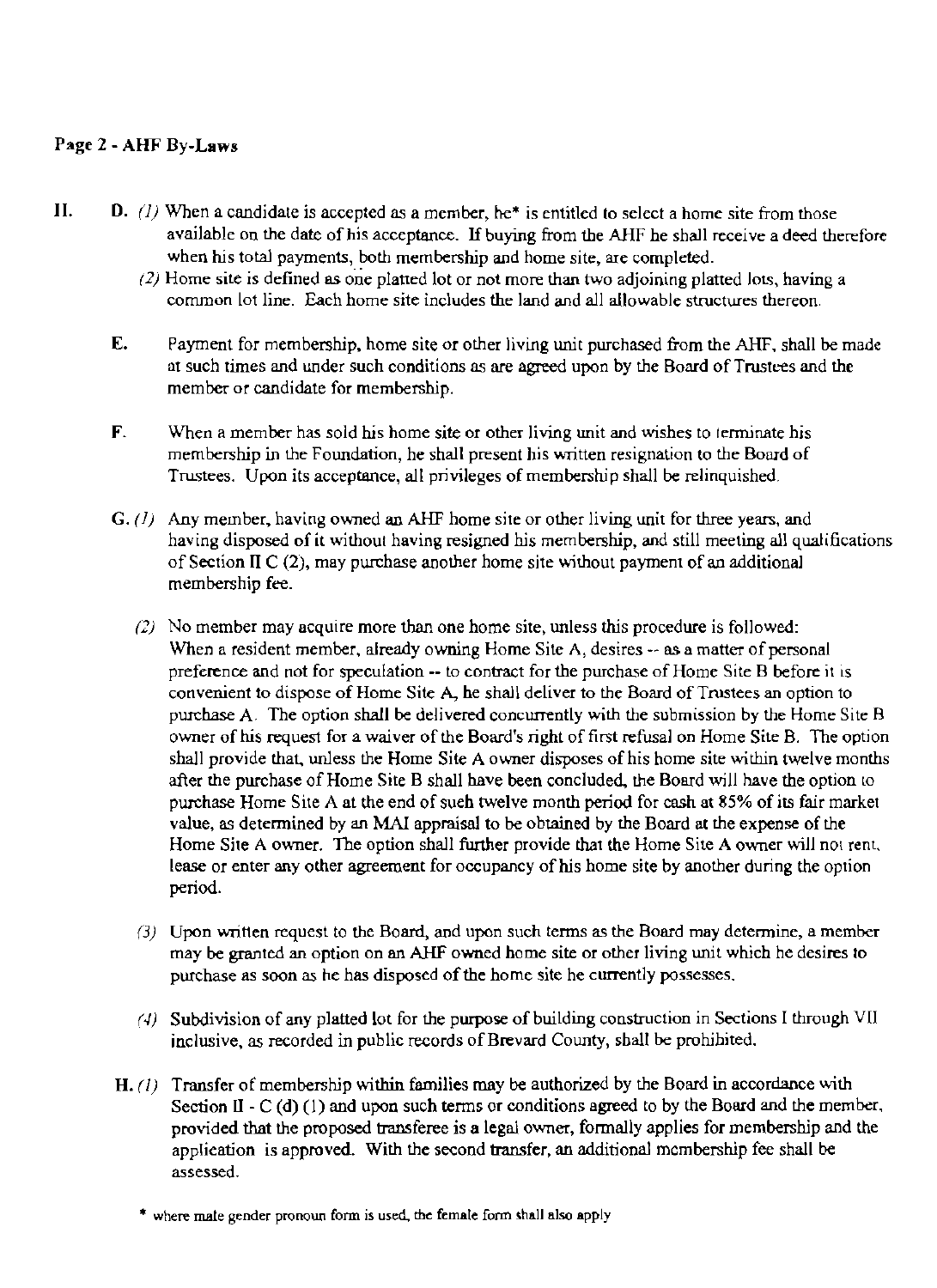## Page 3 - AHF By-Law.

- II.  $H. (2)$  A member may request an AHF membership for an eligible family member (see Section  $II - C (1)$  by the usual application to the Membership Committee. When members of the AHF are divorced, the membership runs with the property. Any recipient of a homestead, whether by will, gift, divorce or other means and who is not a member, may apply in accordance with the provisions of Sections  $\Pi - A$ , B and C (1).
	- I. Eacb voting membership sball be entitled to one vote at any Annual or Special Meeting of the AHF. or in any authorized mail vote. The membership may express its diverse opinion by *splitting the vote.* Only voting members shall be eligible to hold office or serve on committees.
	- J.  $(1)$  A member of the AHF assumes responsibility for the understanding and promotion of its purposes and policies. This will entail attendance at Annual and Special Meetings of the AHF, voting on such matters as shall be presented from time to time by the Board, and serving on the Board and Committees as needed, to the extent consistent with his capabilities.
		- (2) All residents of Melbourne Village shall be entitled to participate in the educational and recreational activities of the AHF and to use the AHF bwldings and parks, subject to established rules and regulations.
	- K. If any member or his family shall be found to be incompatible with the community to the extent of becoming a threat to its Purpose (see Section I), that membership may be canceled in the following manner: at least one-third of the voting membership of the Foundation shall sign a petition requesting the Board to submit a request for cancellation to a Special Meeting of the Foundation, ealled for that purpose. Voting on this petition shall be by ballot, and a two-thirds vote of those voting shall be necessary for an affirmative decision. At least two weeks notice of such a meeting must be given to all members. In case of cancellation, an evaluation board, consisting of three appraisers, one appointed by the AHF, one by the expelled party, and the third- a licensed appraiser - to be selected by the first two appraisers. They shall appraise the property of the expelled member. and the AHF must purchase the property at the appraised price All liens, assessments and other financial obligations shall be deducted from the appraised price of the expelled member's property.

## III. MEETINGS OF THE MEMBERSHIP

- A.  $(1)$  The Annual Meeting of the AHF shall be held the Saturday following the second Thursday in March, unless otherwise determined by the Board of Trustees. The Annual Dinner Meeting shall be held on the Sunday following the Annual Meeting. Notice of the Annual Meeting shall be sent to all members of the Foundation by the Secretary at least one month prior to that date, and such notice shall include the Agenda. Postal Ballot for Trustees, and such other communications as may be deemed necessary by the Board.
	- (2) The President of the Board of Trustees of the American Homesteading Foundation, Inc. shall chair the Annual Meeting.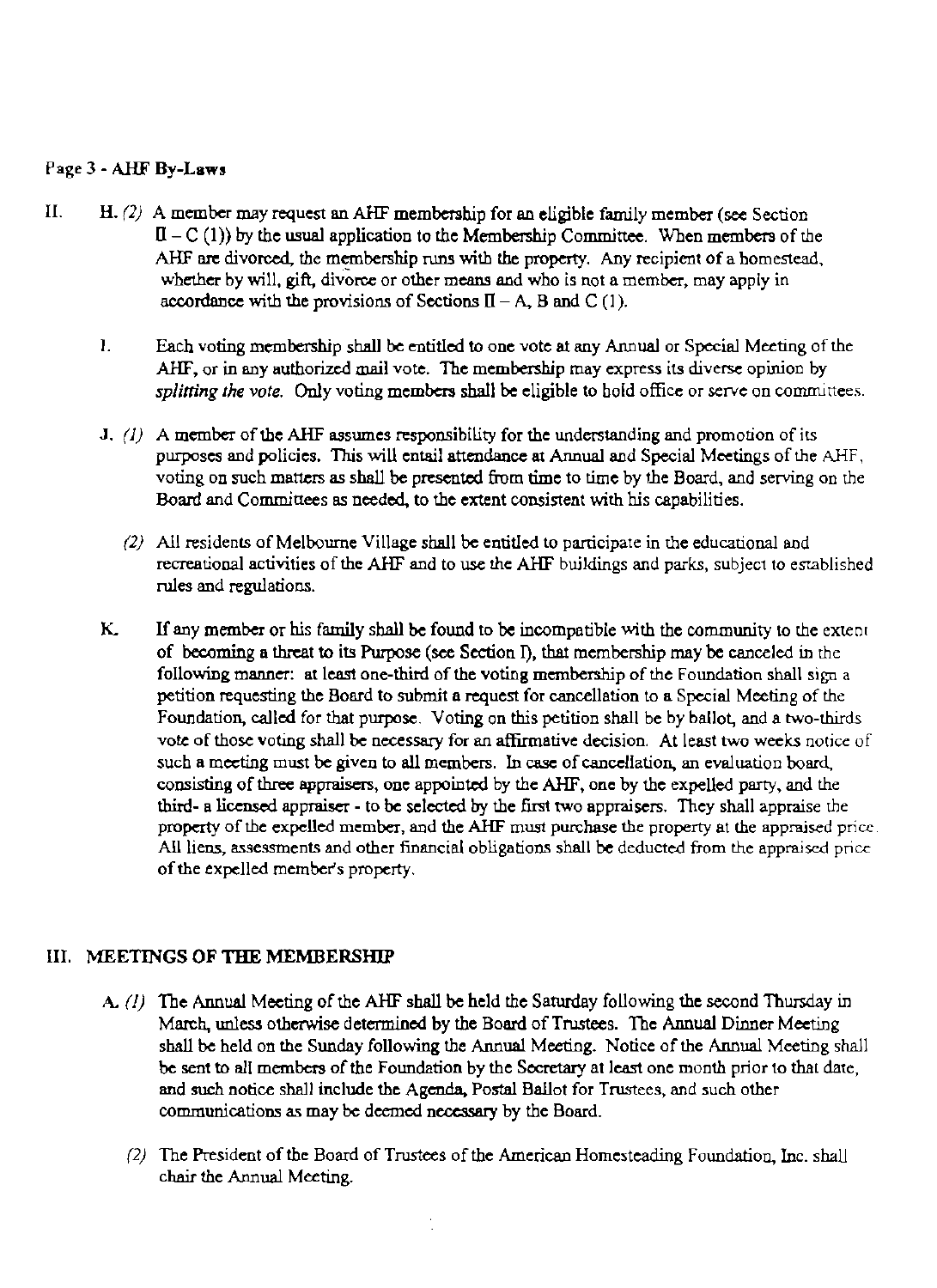#### Paee 4 - AHF By-Laws

III. B. Special Meetings may be called by the Board of Trustees on seven days notice. Such Special Meetings may consider any business of the AHF. and any officers or members of any Standing or Special Committees may be called on for information on the business under consideration. These meetings may make decisions by a majority of those voting, provided that the subject under consideration shall have been posted on the official bulletin boards at least seven (7) days before the meeting. Otherwise, affirmative decisions shall require a two-thirds majority.

> Speeial Meetings may also be called by a petition to the Board, signed by at least (en  $(10)$  percent of the entire voting membership. Notice of such meetings shall be posted on the official bulletin boards and shall state the principal business to be considered.

- C. The plaee for all meetings shall be in the Town of Melbourne Village, Florida.
- D. Robert's Rules of Order, Newly Revised, shall govern all meetings of the AHF and its committees, when these rules are not inconsistent with the By-Laws of the AlIT.

#### IV. QUORUMS

Twenty (20) pereent of the entire voting membership shall constitute a quorum for the Annual and Special Meetings of the AHF. At least fifty (50) percent shall constitute a quorum for all committec meetings, except in the case of the Nominating Committee, four members shall constitute a quorum.

## V. TRUSTEES

A. The management of the AHF shall be vested in a Board of Trustees of nine voting members. five constituting a quorum. It shall make all contracts, engage all employees and execute all the business of the Foundation within the limits set by the Annual Budget., and in accordance with the policies expressed in motions adopted in a Foundation Meeting. The Board shall, in addition, do such things as are required by law, or required to fulfill the commitments of the AHF legally entered into prior to the adoption of this amendment to the By-Laws, or which the Board deems necessary and desirable in carrying out the policies adopted by the members. The Board, at its discretion, may disperse operating funds or enter into contracts not provided in the Annual Budget to a total of not more than ten (10) percent of the Annual Maintenance and Operating Expense Budget. Capital expenditures, not covered by the Budget, other than those needed to repurchase property once owned by the AHF, in order to proteet the interests of the AHF, shall be referred to the membership by referendum. As the need arises maintenance assessments may be recommended by the Board, or by Resolution of any two members who meet the qualifications of Section II -  $C(1)$ , at any Annual or Special Meeting of the AHF and voted on by the membership. The Board of Trustees, with at least two-thirds of its members concurring, shall have authority for selling or leasing all or part of the "Front Twenty". (See Resolution 5, adopted by referendum dated April 16,1968.) The Trustees shall be responsible for the preservation of the narura1 rural atmosphere of the Village, particularly as to park policies and to the development of the "Front Twenty."

 $\bar{z}$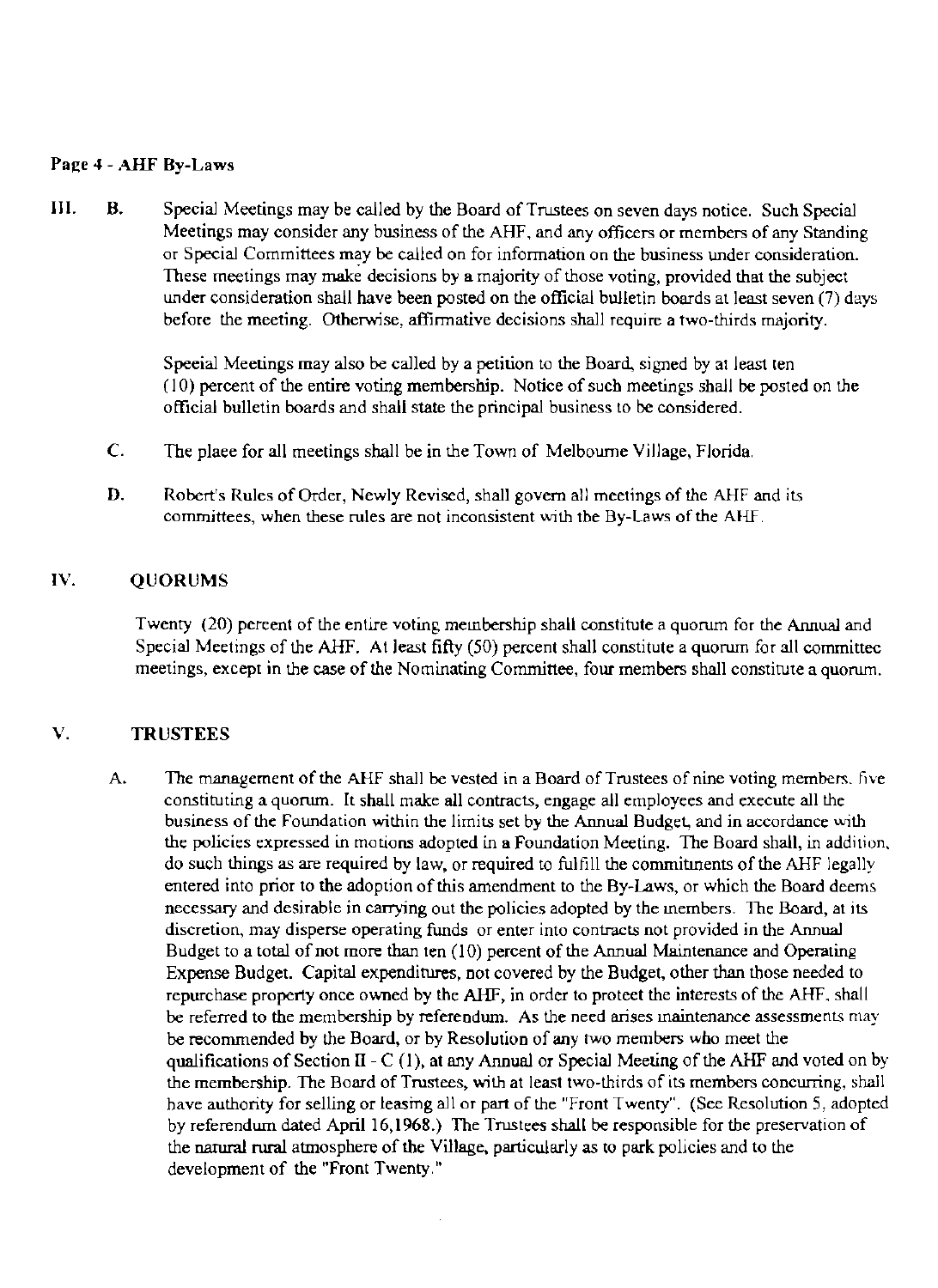## Page 5 - AHF By-Laws

- V.  $A. (1)$  In investing and re-investing the proceeds of the sale of any portion of the "Front Twenty" and in investing and re-investing any other capital funds of the AHF, the Board of Trustees shall be guided by the Prudent Man Investment Rule as set forth in Section 518.11 of the Florida Statutes: "In acquiring, investing. re-investing, exchanging. retaining, selling and managing property for the benefit of another, executors. administrators, trustees and other fiduciaries shall exercise the judgment and care under the circumstances then prevailing, which men of prudence, discretion and intelligence exercise in the management of their own affairs, not in regard to speculation but in regard to the permanent disposition of their funds, considering the probable income as well as the probable safety of their capital. Within the limitations of the foregoing standard, a fiduciary is authorized to acquire and retain every kind of property, real, personal or mixed and every kind of investment, specifically including, but not by way of limitation, bonds, debentures and other corporate obligations, and stocks, preferred or common, which men of prudence, discretion and intelligence acquire or retain for their own account, and within the limitations of the foregoing standard, a fiduciary may retain property properly acquired, without limitation as to time and without regard to its suitability for original purchase."
	- $(2)$  It shall be considered a proper use of the capital derived from the proceeds of the aforementioned sale to use portions thereof as security for the borrowing of funds to pay for authorized capital expenditures, provided however, that until any such loan fully shall have been repaid, the amount ofthe principal and interest payments due on such loan annually shall be made a fixed item in the Annual Budget.
	- (3) Should capital gains be derived from the sale of any of the foregoing investments, the Board of Trustees may take such steps, as it may deem appropriate, to set aside and invest such capital gains as a separate fund to offset the erosion through inflation, or otherwise, of the purchasing power of the Foundation's capital or for any other appropriate investment purpose.
	- B.  $(l)$  A minimum of three members of the Board of Trustees shall be elected by mail vote annually from a slate of candidates prepared by the NOminating Committee. The nominees shall be residents of the Town of Melbourne Village, voting members of the AHF, and not then serving as Commissioner or staff employee of the Town of Melbourne Village. They shall serve for a term of three (3) years and shall take office at the close of the Annual Meeting.
		- $(2)$  The closing time for returning Trustee ballots to the AHF office shall be not less than founteen (14) nor more than eighteen (18) days (as determined by the Board ofTrustees) prior to the Annual Meeting. Ballots shall then be delivered immediately to the Credentials and Tellers Committees for verification and counting. In the case of a tie vote between the candidates for the third place, the Trustee elected to fill the remaining Board position shall be determined by lot.
	- $C. (1)$  Any vacancies on the Board of Trustees or among the officers thereof occurring between Annual Meetings shall be filled by election by the Board at any Regular or Special Board of Trustees Meeting provided that notice of resignation and nomination to fill the vacancy shall have been posted on the official bulletin boards seven (7) days in advance of the meeting. Qualification of nominees shall be as stated in Section  $V - B(1)$ . The term of office of such elected Trustee(s) shall terminate at the close of the next Annual Meeting.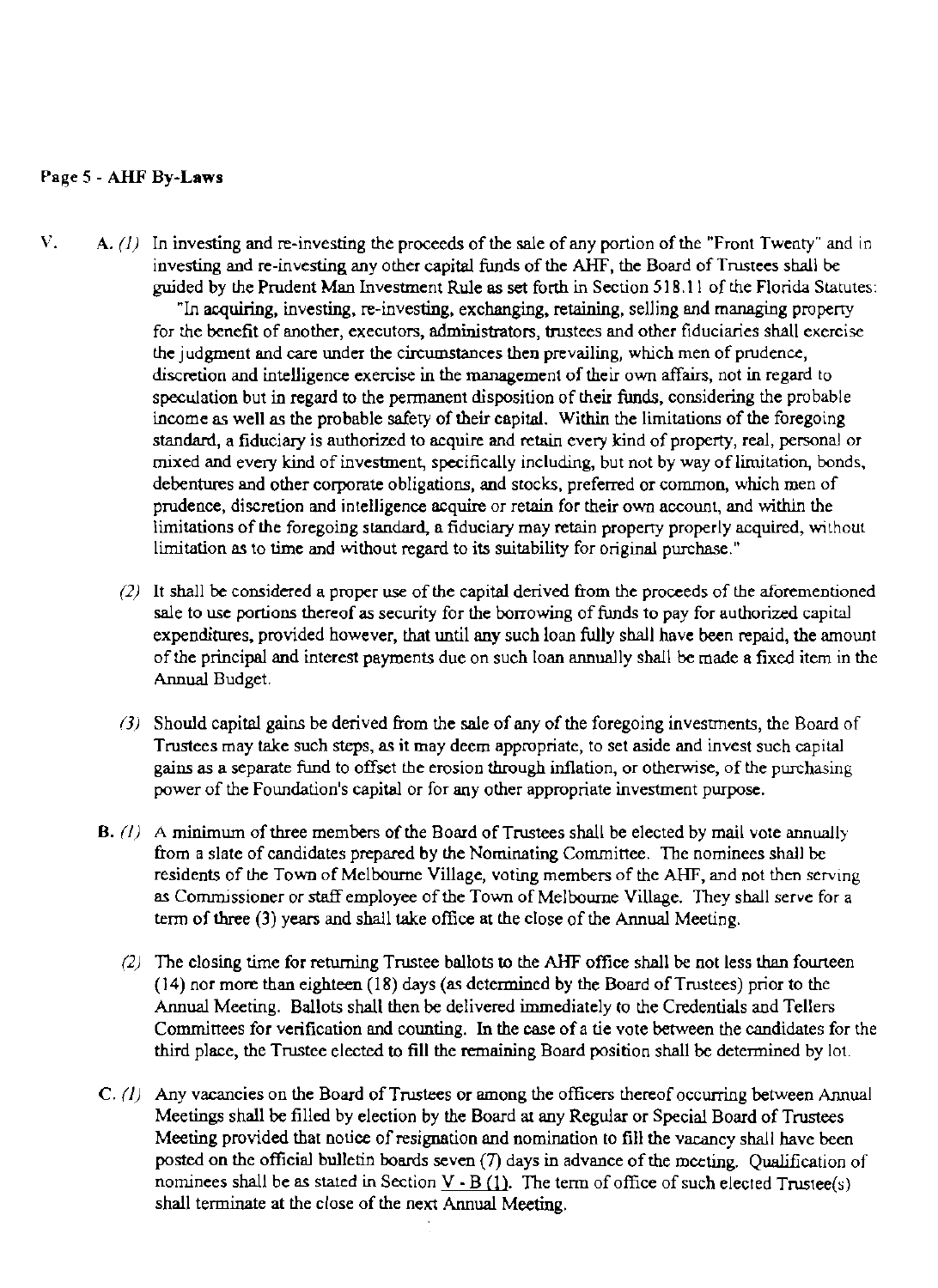## Page 6 - AHF By-Laws

- V.  $C. (2)$  A member of the Board of Trustees shall forfeit such membership if he fails to attend three consecutive Regular or Special meetings of the Board or a total of four such meetings within a twelve month period.without reason deemed sufficient by a two-thirds vote of the Board members present at such meeting. Moreover, a Trustee shall be considered to have resigned from the Board immediately upon accepting appointment or election as Town of Melbourne Village commissioner or employment as a TMV staff member.
	- D. The Officers of the AHF shall be: President, 1st Vice President, 2nd Vice President, Secretary. Treasurer, and Assistant Secretary-Treasurer. They shall be elected by members of the incoming Board of Trustees who shall meet within ten (10) days of each annual Trustee election to choose their own officers. At this meeting, the retiring Board member with the longest service shall be convener and chairman. In the event there is no retiring member, or the retiring member is ineapacitated, the president of the Board of Trustees shall be the eonvener and ehairman. These officers shall be announced and take office at the close of the Annual Meeting.
	- E. The officers of the Board shall constitute the Executive Committee, three being required for a quorum. This Committee may hold meetings in the interim between meetings of the Board and shall have all the powers of the Board, except that it shall not reverse the action of the Board, and its actions shall be subject to ratification by the Board. Minutes of each meeting of the Executive Committee shall be mailed to all Board members within one week of that meeting.
	- F. The Board of Trustees shall meet regularly on the second Thursday of each month and if a quorum is unavailable the Executive Committee may set an alternate date. A Special Meeting may be held on call of the President, or on three days notice, when requested by five (5) trustees.
	- G. The powers and duties of the Offieers shall be those usually pertaining to such offices. A Viee-President shall meet with chairmen of the various committees at their organization meetings to advise them of their duties and responsibilities. The Secretary shall be responsible for the taking of minutes and for official correspondence, and shall be custodian of the records and the corporate seal. The Treasurer shall be an ex-officio member of the Budget and Finance Committee (with a vote), shall be responsible for receiving and dispersing all moneys, and shall see that the same are deposited, in the name of the AHF, in the depository designated by the Board; shall be bonded for \$5,000, shall present to the Board at a regular meeting, or by mail, every month, a statement of the reeeipts, expenditures and bills outstanding, and at the Annual Meeting, a general report covering the receipts and expenditures of the year. The Treasurer or his authorized representative shall pay the bills of the AHF upon Board approval. The Treasurer and the Board ofTrustees shall be responsible for adoption and maintenance of approved methods of accounting for this type of corporation. At the close of the fiscal year, the Treasurer shall submit his books for examination by an Audit Committee appointed by the Board of Truslees, which shall prepare a financial statement to be submitted to the Annual Meeting. At the proper time the Treasurer shall deliver to the Credentials Committee a list of eligible voters and the ballot box. The Assistant Secretary-Treasurer shall assist in the duties of the Secretary and/or Treasurer, when necessary assume their duties, and shall be an ex-officio member of the Budget and Finance Committee (without a vote).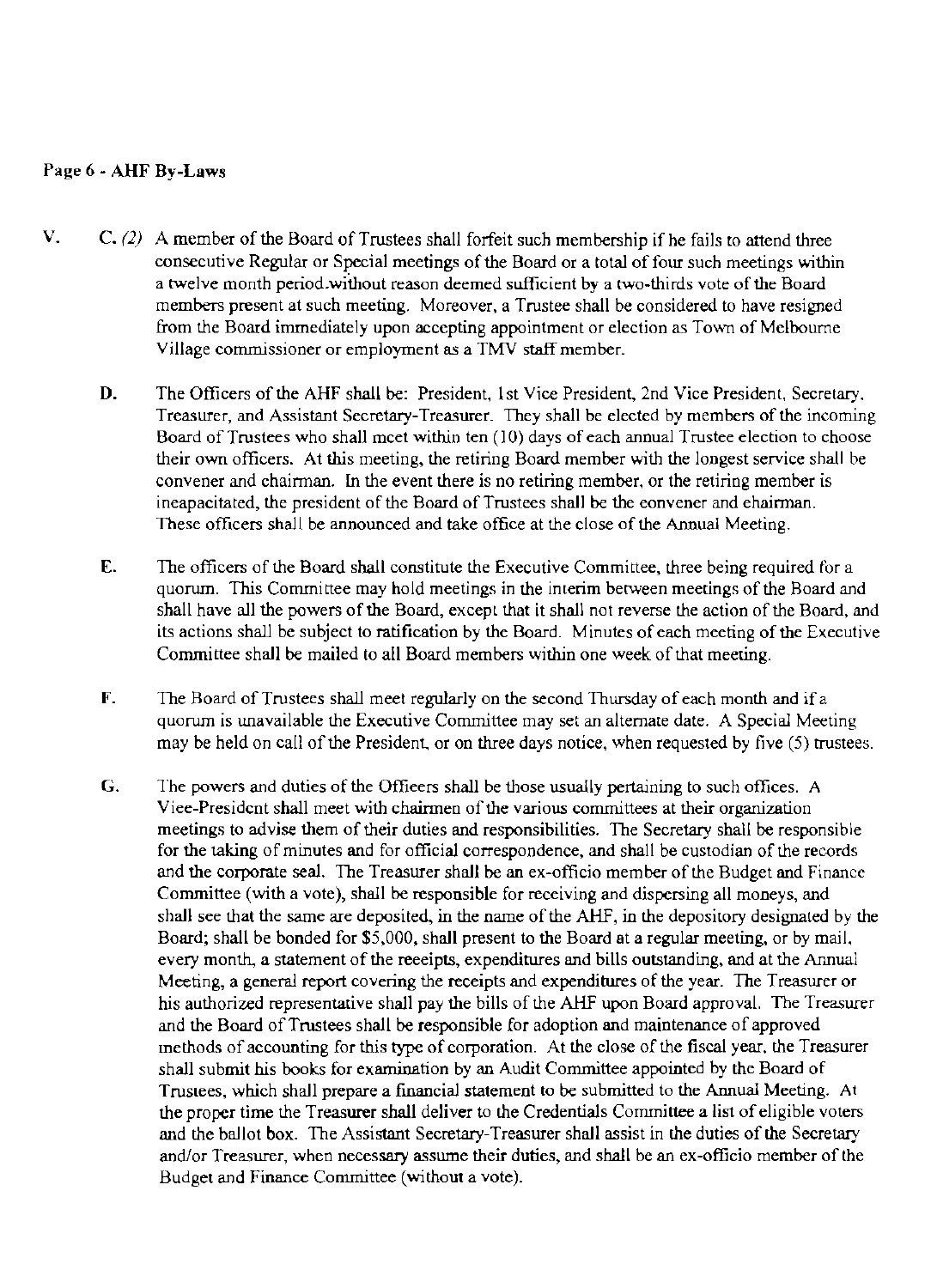## Page 7 - AHF By-Laws

- V. H. Deeds, mortgages, and other instruments for the conveyance ofland shall be executed by both (a) the President or a Vice~President, and (b) by the Secretary or the Assistant Secretary-Treasurer.
	- I. Trustees and Officers shall serve in these various capacities without compensation.

## VI. COMMITTEES

A. The following shall constitute the Standing Committees of the AHF: Annual Meeting, Budget and Finance. Building and Grounds, Codification, Credentials, Deerhead Hammock Memorial, Education, Erna Nixon Hammock, House, Information, Membership. Memory Garden, Nominating, Parks and Paths, Recreation, Swimming Pool, Tellers.

All members of all committees shall be members in good standing when elected, nominated Or appointed and while serving their terms. Failure to attend two consecutive meetings without reasonable cause shall constitute automatic resignation, and the member shall be duly notified in writing of his automatic resignation by the chairman of the committee or his representative. The terms of all committee members shall expire at the end of the Annual Dinner Meeting. The President is authorized to have the old committee function until the new committee is organized

- B. Elections for Standing Committees shall be held at the Annual Meeting from slales prepared by the Nominating Committee and by nominatioos from the floor. Standing Committees shall have at least five (5) and not more than nine (9) members, the number to be determined each year by the Nominating Committee in consultation with the current chainnan of each committee and subject to approval by the Board of Trustees at its regular meeting immediately preceding the Annual Meeting, except that the Membership Committee shall have ten (10) members, and that the Codification Committee, shall be a committee of one (1). In the case of the Budget and Finance Committee, an even number shall be elected, which. with the Treasurer as an ex-officio member with a vote, will constitute an uneven number for that committee. Officers and Trustees may be members of Standing Committees. The President shall be a non-voting ex-officio member of all committees except the Nominating Committee.
- C. All members ofStanding Committees shall be elected and shall elect their own chairman and secretary. Any vacancies occurring shall be filled by the Board of Trustees.
- D. THE ANNUAL MEETING COMMITTEE shall be responsible for preparation and programming of the Annual Meeting and any special meetings of the membership, including the Agenda, Mailing, Meeting Arrangements, Resolutions and Annual Dinner.
- E. THE BUDGET AND FINANCE COMMITTEE shall make recommendations concerning financing and expenditures to the Board; shall see that all expenditures comply with the by-laws and the annual budget; sball keep a record of the monthly finances through the budget comparison; shall hold a Budget Hearing in October of each year as described in Section VIl-C; and shall present to the Board, for the Regular Meeting in January, the names of at least two (2) eligible AHF members to serve as the Auditing Committee.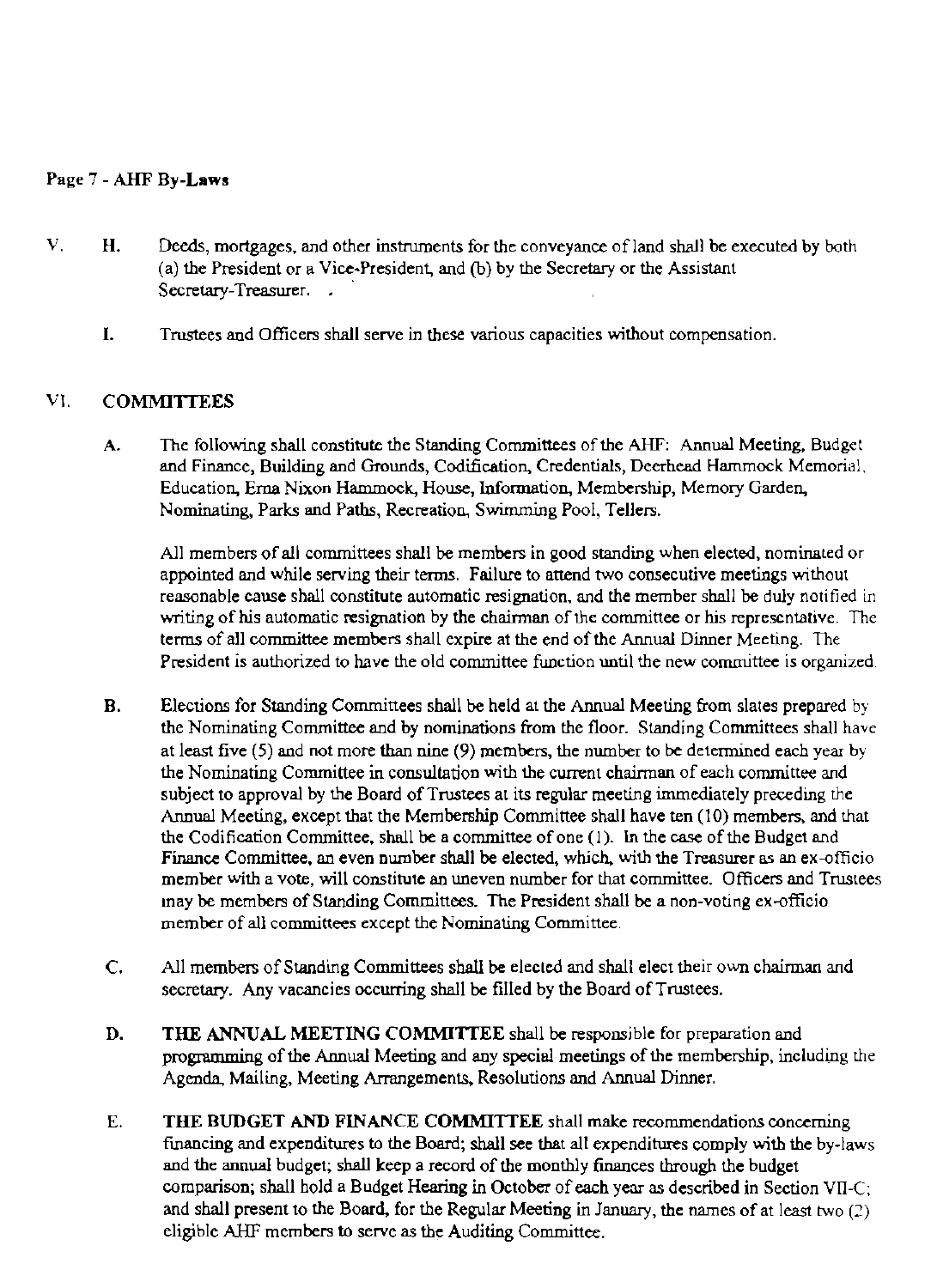## Page 8 - AHF By - Laws

- VI. F. THE BUILDINGS AND GROUNDS COMMITTEE shall be responsible for recommendation and implementation of the layout, eare, maintenance and beautification of all structures and their immediate grounds, and other properties owned by the Foundation as approved by the Board. The committee shall review and make recommendations to the Board for all plans for new structures and modification of existing ones which are on land belonging to the AHF, prior to the filing of such plans with the Town of Melbourne Village for a building permit. Building plans for indentured property will not be reviewed by the Building and Grounds Commince.
	- G. THE CODIFICATION COMMITTEE shall prepare and maintain an index of all continuing motions of the Board or Foundation Meetings.
	- H. THE CREDENTIAL COMMITTEE shall determine the eligibility of those voting, based on information from the Treasurer. See Section  $II \cdot C(1)$ .
	- I. THE DEERHEAD HAMMOCK MEMORIAL COMMITTEE shall be responsible for keeping a Memorial Book *in* which may be inscribed names of deceased members. The committee shall have the responsibility of keeping the book current, and may reccive memorial gifts; such gifts to be used to preparc the Hammock for services or other activities, such as mowing the approaches to the Hammock, when necessary, and kceping it cleared of debris (fallen palm fronds and litter). It shall also be responsible for the Easter Services, and shall grant clearance, with the approval of the Board, for all other aClivities to be held in the Hammock.
	- J. THE EDUCATION COMMITTEE shall develop, encourage, and implement educational programs for all age groups.
	- K. THE ERNA NIXON HAMMOCK COMMITTEE is entrusted with the care and preservation of the Ema Nixon Hammock, which includes: keeping the trails open, maintaining a stall of volunteer tour guides, eontrolling and eonducting guided tours, renovating the entrance sign when needed, keeping an up-to-dare plant list, and any other activities which are consistent with maintaining a true wilderness area. The Committee may receive gifts and donations to be applied to the maintenance of the Ema Nixon Hammock.
	- L. THE HOUSE COMMITTEE shall be charged with the responsibility of the housekeeping aspects of the interior maintenance of the Village Hall. This shall include checking the condition of the Hall after use, taking of appropriate inventories of equipment from time to time and making timely recommendations to the Board.
	- M. THE INFORMATION COMMITTEE, under guidance and direction of the Board of Trustees. shall be responsible for gathering, editing, publishing and distributing such infonnation about Village and Village-related affairs as may be of interest to the membership, under the heading. "THE VILLAGER." It shall be responsible for posting and removing information on the outdoor bulletin board in accordance with rules established by thc Board of Trustees and for distributing copies of rules and regulations to resident members. When requested by the Board of Trustees, it shall be responsible for producing and distributing fliers announcing special events.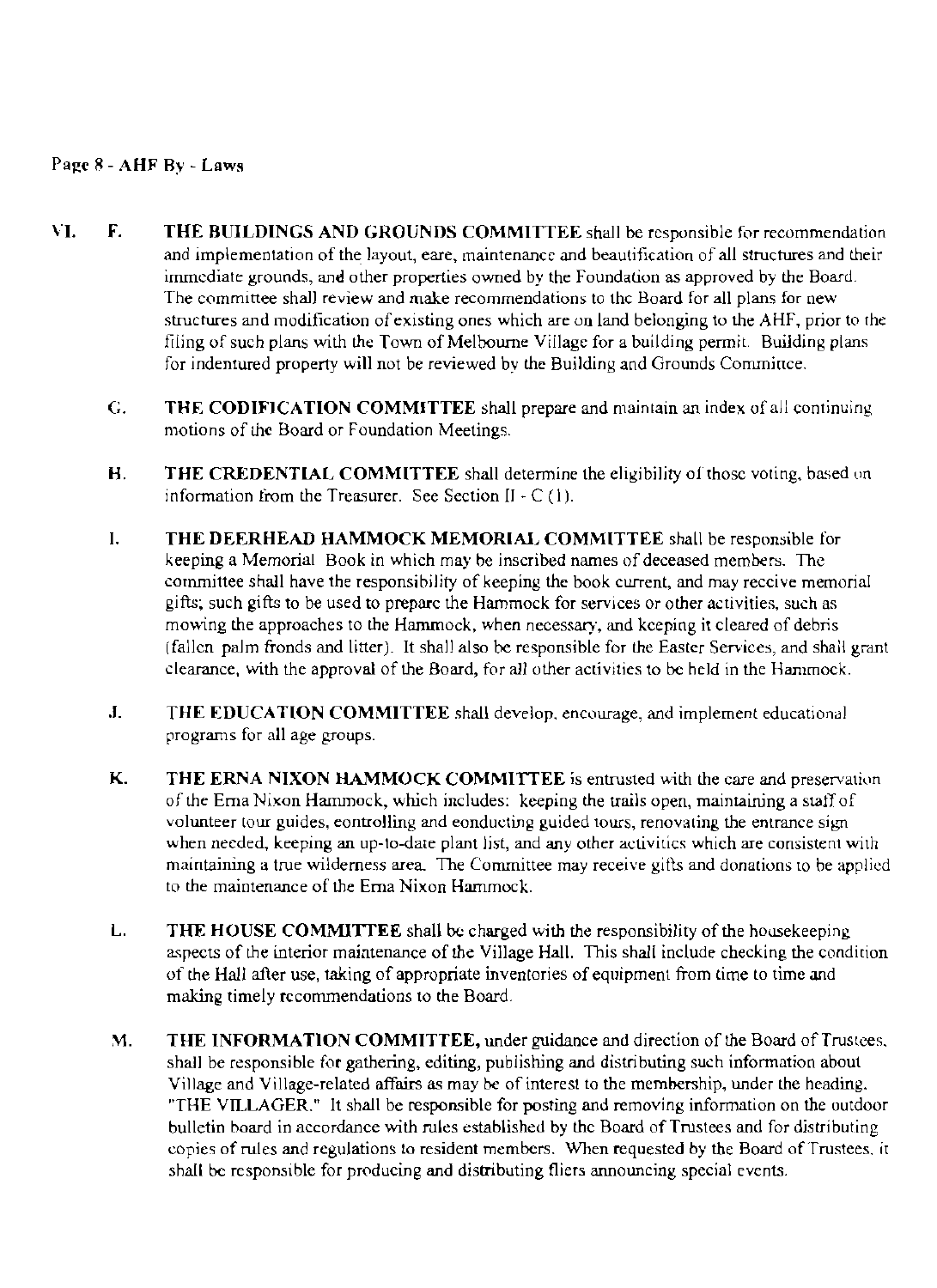#### Page 9 - AHF By-Laws

- VI. N. THE MEMBERSHIP COMMITTEE shall recommend acceptance or rejection of applicants for membership in the Foundation. (See Section II) The Committee shall interview all applicants and see that they receive full information on the privileges and responsibilities of Foundation membership, and the relationship of the Foundation to the Town of Melbourne Village. An applicant shall be recommended for acceptance when at least two-thirds of those members present, by secret ballot, shall have concurred in the opinion that the family demonstrates qualities inherent in a good neighbor. Names and addresses of recommended applicants must be posted on the official bullctin board for at least five  $(5)$  days after the meeting with the Membership Committee before final acceptance by the Board of Trustees.
	- O. THE MEMORY GARDEN COMMITIEE shall be charged with the responsibility for all faeets of Memory Garden maintenance.
	- P. NOMINATING COMMITTEE To be eligible for membership on the Nominating Committee. a member must have been a voting member and a resident of Melbourne Village for not less than twelve (12) months immediately prior to his election to this committee. No Trustee shall be eligible for membership on the Nominating Committee. The Nominating Committee shall consist of six (6) members. This Committee shall be responsible for the preparation of slates of candidates for the Board of Trustees, (See Section V - B  $(1)$ ), one  $(1)$  candidate for each vacancy. plus two; and committees in the number and at the time required by the By-Laws. All slates prepared by the Nominating Committee shall provide for write-in votes. In preparing the slate the membership shall be notified. using the official bulletin boards, that nominations for all committees are being considered, and that any eligible members, willing and able to serve, should indicate their availability to a member of the Committee. When mailing is authorized for balloting, the Nominating Committee shall prepare the slates in consultation with the Secretary of the Board of Trustees. The Committee shall post on the official bulletin boards at least seven (7) days before any Annual or Special Meeting, a printed list of candidates for election to the Board or any committee, as and when required. However, the annual election to fill expiring terms of trustees shall be as provided for in Section V - B. No member of the Nominating Committee shall be nominated for the office of Trustee. Members of this Committee may, however, serve on other committees.
	- Q. THE PARKS AND PATHS COMMITIEE shall be responsible for the care, maintenance and beautification of all parks and paths as approved or directed by the Board of Trustees. All proposals for changes or additions to, or eliminations of rules governing the use and maintenance of these parks and paths, and all requests for permission to mow park areas, to make plantings. or to remove plants, shrubs, trees, etc. in park areas shall be first studied by this Committee. and then submitted with the Committee's recommendations to the Board for their consideration and action. This Committee shall encourage the formation of groups to maintain the various parks and paths according to the rules adopted by the Board. A Committee member shall be a working member of each of these groups, acting as liaison between the Parks and Paths Committee and the maintenance group.
	- R. THE RECREATION COMMITTEE shall promote, plan and conduct special events, entertainment and recreational activities for all age groups.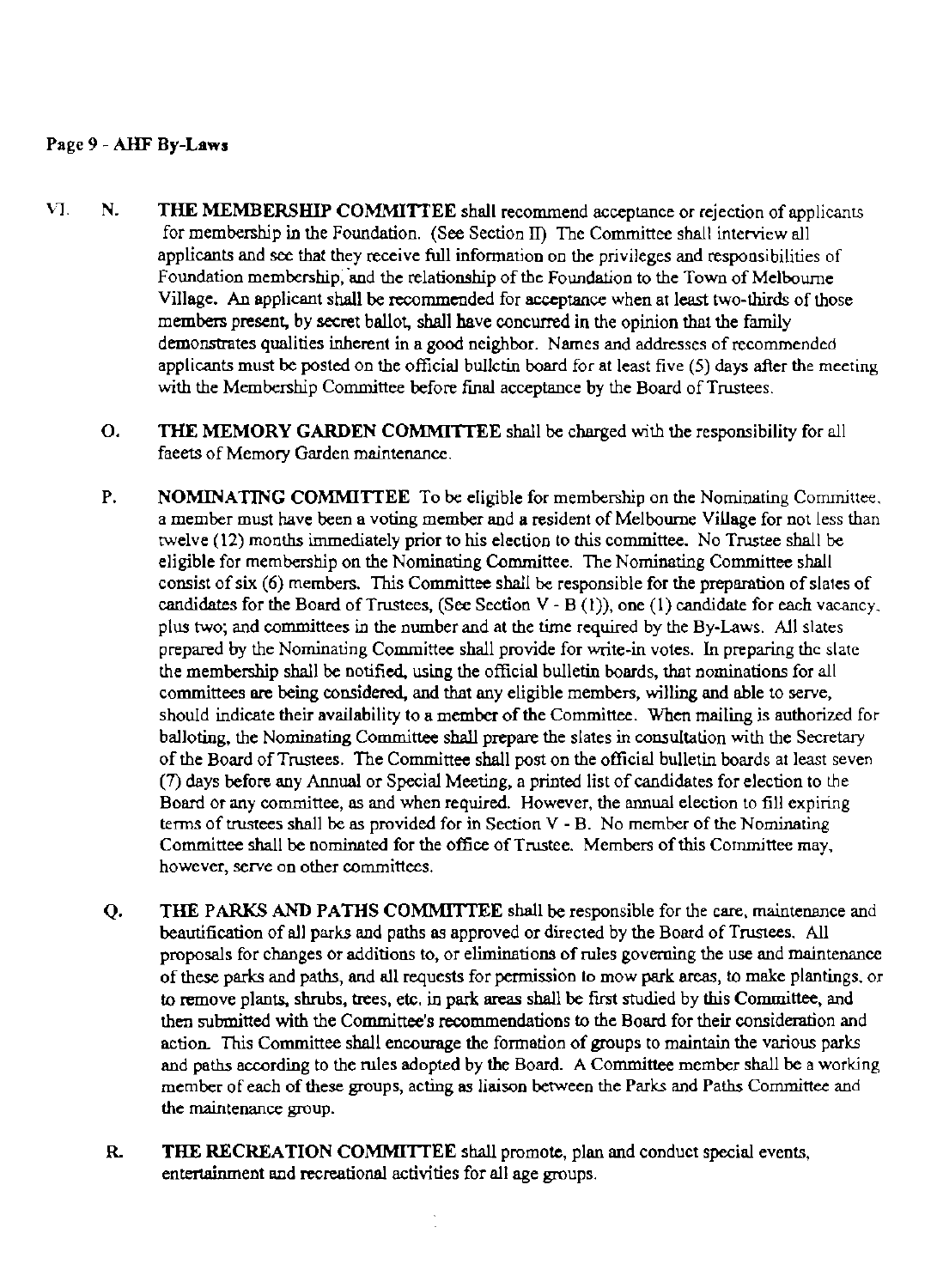## Page 10 - AHF By-Laws

- VI. S. THE SWIMMING POOL COMMITTEE shall, with the approval or by the direction of the Board of Trustees, be responsible for safe operation, maintenance, and the rules of the pool. It shall recommend annual fees and may participate in their collection; seek and recommend qualified lifeguard(s); provide and arrange for swimming instruction; and give general supervision to the operation of the pooL All recommendations for improvements. refurbishment or emergency expenditures shall be submitted to the Board of Trustees for approval.
	- T. THE TELLERS COMMITTEE shall he responsible for the tally of any voting by bailor.
	- U. SPECIAL COMMITTEES may be appointed by the Board of Trustees to assist the Board in carrying out its managerial duties. Special Committees may be appointed by the President, with the approval of the Board of Trustees. Special committees may also be elected by the Board of Trustees if committee candidates have been nominated by one or more Trustees or the Nominating Committee.
	- V. All decisions of any committee shall be subject to ratification by the Board of Trustees and may be, after having been given due consideration by the Board. modified or reversed by it.
	- W. Each committee shall, at its first meeting, organize and start to prepare a program for the year. together with a budget, if needed, to implement that program. These programs shall be submitted to the Board at its May meeting. No committee, committee chairman, or member shall commit any funds without prior approval and speeific appropriation by the Board. All committees shall submit written reports to the Board at its regular monthly meeting. These reports shall be available for reference at the AHF office. Failure of any committee to submit reports for two conseeutive monthly Board of Trustees Meetings shall constitute reason for the Board to dissolve the committee if it is deemed in the best interest of the AHF, and to appoint an interim committee to complete the unexpired tenn.
	- X. Sub-Committees may be recommended by any committee to further the work with which it is entrusted, subject to the approval of the Board. These sub-committees may include members not already on the committee.

## VII. BUDGET

- A. The Budget shall cover the period from January 1 through December 31.
- B. The Annual Budget is to be divided into two sections: Section One, Annual Capital Budget, consisting of the estimated income from memberships. from real estate, and from the disposition of other capital investments, together with a budget for capital expenditures; Section Two, Annual Maintenance and Operating Budget, consisting of the estimated income from assessments and other sources applicable to maintenance and operations, together with a budget for maintenance and operations.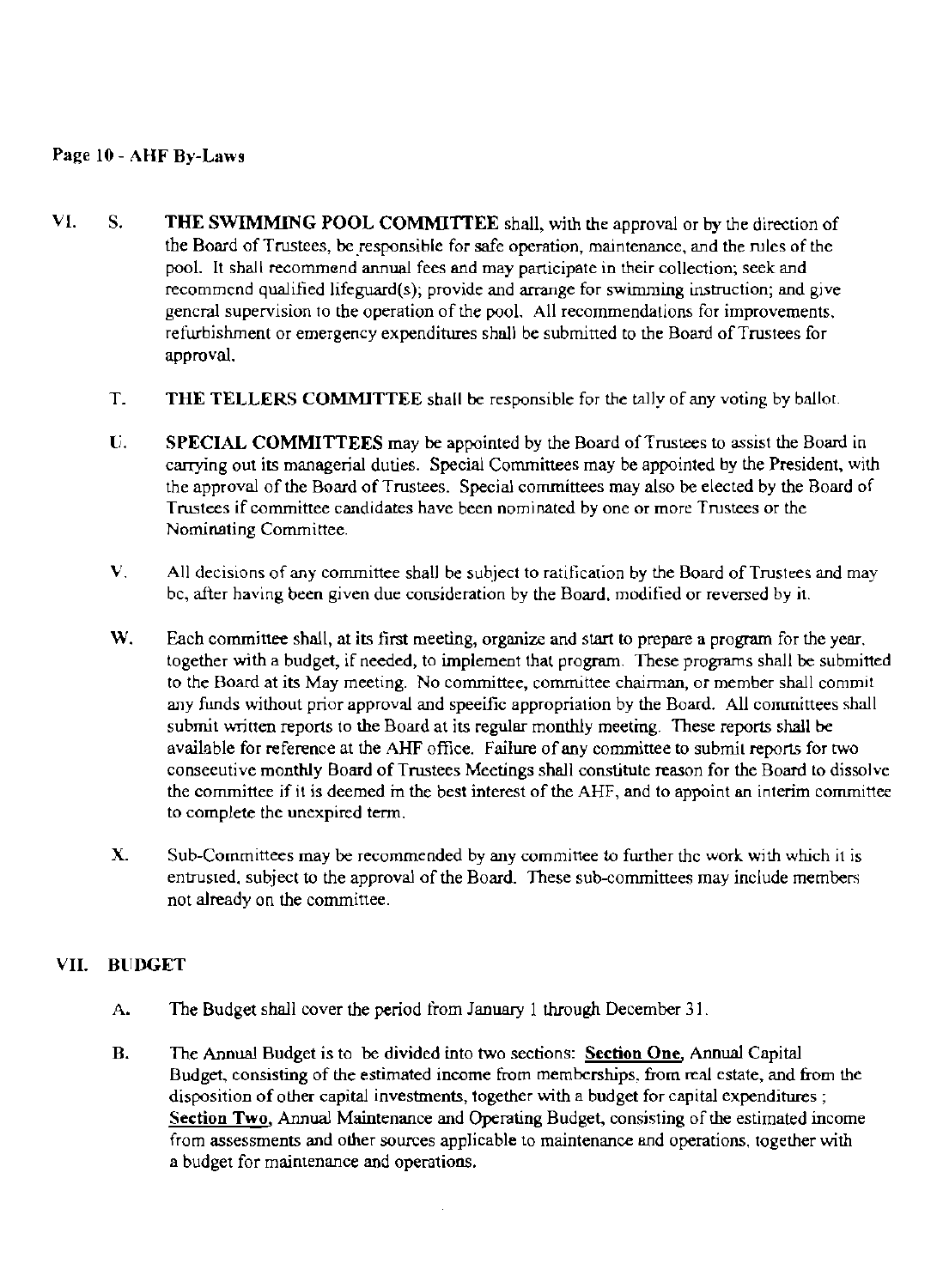# Page 11 - AHF By-Laws

- VII.  $C_r(T)$  The Budget shall be prepared by the Budget and Finance Committee and presented to the membership at a Public Hearing in October of each year. Notice of this Hearing shall have been posted on the official bulletin boards seven (7) days before the hearing. After the Hearing. the Budget and Finance Committee *shall* reconsider the Budget, and with or without revisions, shall present it to the Board of Trustees for adoption. In adopting the Budget, the Board may make such revisions as it considers necessary. This Budget shall then be declared to be the Budget for the succeeding year.
	- $(2)$  In the event unusual circumstances require major amendment of the annual budget for the remainder of the fiscal year, the procedure of Section VII -  $C(1)$  shall be repeated except that the President shall set the date for the Public Hearing.
	- D. Proposals involving expenditures which have not been included in the Annual Budget may be submitted by any two individual members to the Annual Meeting Committee or at the Annual Meeting and be placed on the Agenda. All such proposals, involving expenditures in excess of \$500.00, which receive a majority vote at the Annual Meeting shall be submitted to the membership by referendum.
	- E. The Annual Budget shall consist only of those items which have been approved by the Board. following the Public Hearing, together with any items which have been approved by the Annual Meeting or by a subsequent referendum, and no expenditures shall be made which are not included in this budget, except as provided in Section V - A.

# VIII. INITIATIVE AND REFERENDUM

- A. When, in the opinion of the Board of Trustees, and in the best interest of the AHF, certain measures or petitions may be submitted to the membership for approval or rejection, the definitions and procedures in Sections VIII, IX and X shall apply.
- B. Initiative means the right of the membership to introduce a course of action or a new measure. Referendum means the referral to the membership by U.S. mail of any proposal which has been established by initiative action as stated in Section VIII - C. Resolution means a formal written expression of opinion with voting intended by the membership or the Board of Trustees. Legal Ballots means individual telegrams or cablegrams, as well as ballots delivered by voter, messenger, or *V.S.* mail.
- C. Anyone of the following methods may be used to initiate a measure or proposal for referendum:
	- I. By the Annual or any Special Fonndation Meeting by a majority vote.
	- 2. By majority vote of the Board of Trustees.
	- 3. By petition of 30% of the voting membership and shall be submitted to the Board of Trustees, requesting referral to the membership.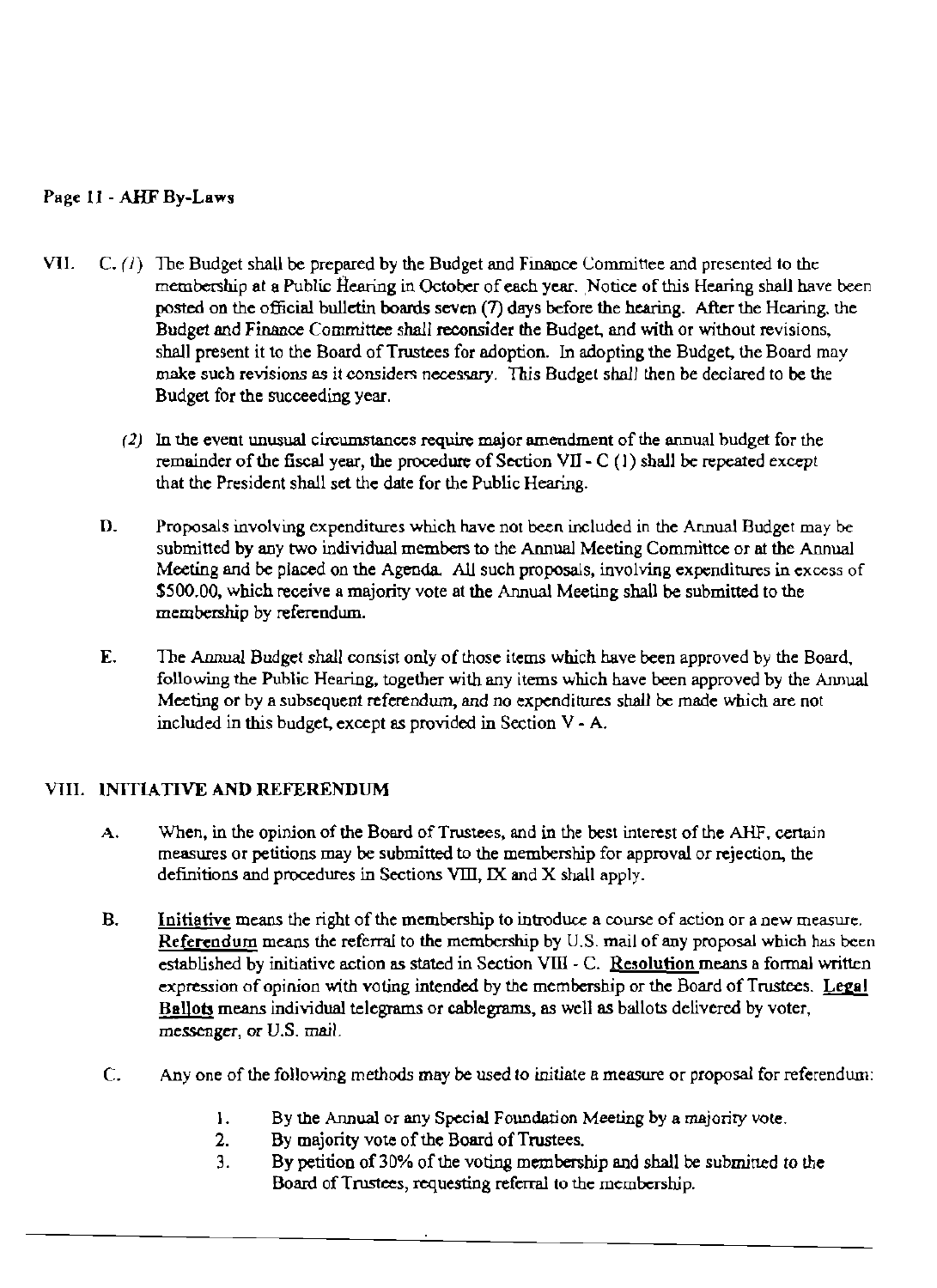# Page 12 - AHF By-Law,

- VIII. C. (con't) 4. By Resolutions which may be presented at the Annual or any Special Foundation Meeting of the AHF initiated by any two (2) members of the AHF who meet the qualifications of Section II - C.
	- D. The number of legal ballots cast in a referendum shall be deemed a nullity unless 30% of the voting membership casts ballots on the question, except as provided in Section XI.
	- E. A two-thirds affirmative vote of those voting is required for passage of By-Laws changes. A majority affirmative vote  $(50\% + 1)$  is required for all other measures or proposals, except as provided in Section XI.
	- F. The Board of Trustees shall determine the time and place for balloting. Any motion. resolution or petition presented to the Board of Trustees must be acted upon by the Board within ninety  $(90)$ days of receipt. Any motion, resolution or petition approved for referendum by a majority vote of the Board of Trustees shall be referred to the membership within ninety (90) days after it is approved, unless rescinded by the Board of Trustees within this period of time. A period of at least eighteen  $(18)$  days shall elapse from date of mailing to the closing of the balloting.
	- G. Proponents and opponents of any referendum submitted to the membership may send to the members material supporting or opposing the referendum. but no such material shall be included with the ballot.
	- H. Each page of the petition shall include the text of the measure and shall designate the member  $(s)$ responsible for the petition.

## IX. PROXY

There shall be no voting by proxy.

## X. AMENDING THE BY-LAWS

These By-Laws shall be amended by referendum only, under the provisions of Sec.VIII and IX.

## XI. DISSOLUTION OF THE FOUNDATION

Action relative to the dissolution of the Foundation shall be by referendum per Sections VIII and IX, and shall not violate the current minimum requirements of the laws of the State of Florida pertaining to Corporations Not For Profit. The Board of Trustees shall determine the time and place for balloting. A period of thirty (30) days shall elapse from the time of mailing and closing of the balloting. An affirmative vote of two-thirds of the total membership shall be required to effect dissolution. A plan for disposition of the assets of the Foundation shall be made a part of the Referendum. This plan may contain multiple choices. A vote in favor of dissolution shall not be effective unless a plan for disposing of the Foundation assets receives a majority vote of those voting.